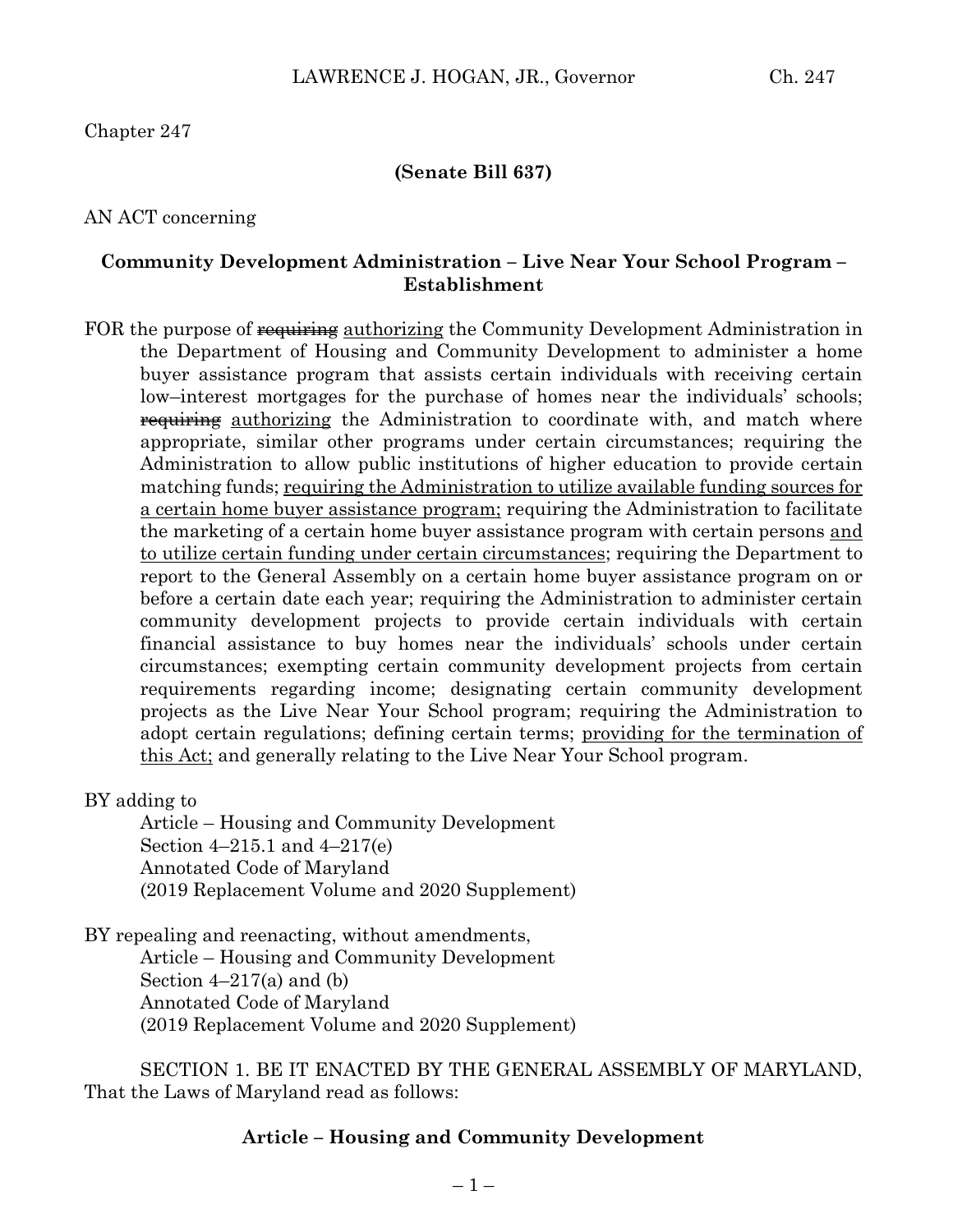# **4–215.1.**

**(A) (1) IN THIS SECTION THE FOLLOWING WORDS HAVE THE MEANINGS INDICATED.**

**(2) "CURRENT STUDENT" MEANS AN INDIVIDUAL WHO:**

**(I) ATTENDS A PUBLIC INSTITUTION OF HIGHER EDUCATION IN THE STATE; AND**

**(II) IS A DEGREE–SEEKING, FULL–TIME EQUIVALENT STUDENT;**

#### **AND**

**(III) HAS SUCCESSFULLY COMPLETED AT LEAST 60 CREDITS IN AN UNDERGRADUATE LEVEL, GRADUATE LEVEL, OR PROFESSIONAL DEGREE PROGRAM.**

**(3) "PUBLIC INSTITUTION OF HIGHER EDUCATION" HAS THE MEANING STATED IN § 10–101 OF THE EDUCATION ARTICLE.**

**(4) "RECENT GRADUATE" MEANS AN INDIVIDUAL WHO, WITHIN 5 YEARS BEFORE APPLYING FOR ASSISTANCE UNDER THIS SECTION, GRADUATED FROM A PUBLIC INSTITUTION OF HIGHER EDUCATION IN THE STATE WITH AT LEAST 120 CREDITS:**

**(I) 120 CREDITS IN AN UNDERGRADUATE LEVEL PROGRAM; OR**

**(II) 30 CREDITS IN A GRADUATE LEVEL OR PROFESSIONAL DEGREE PROGRAM.**

**(B) THE ADMINISTRATION SHALL MAY ADMINISTER A HOME BUYER ASSISTANCE PROGRAM THAT:**

**(1) ASSISTS CURRENT STUDENTS AND RECENT GRADUATES TO RECEIVE LOW–INTEREST MORTGAGE LOANS, WITH DOWN PAYMENT AND CLOSING COST ASSISTANCE OPTIONS, FOR THE PURCHASE OF HOMES NEAR THE SCHOOL ATTENDED BY THE STUDENT OR GRADUATE;**

**(2) COORDINATES WITH, AND MATCHES WHERE APPROPRIATE, SIMILAR PROGRAMS OFFERED BY PUBLIC INSTITUTIONS OF HIGHER EDUCATION, PRIVATE EMPLOYERS, AND COUNTY AND MUNICIPAL GOVERNMENTS TO MAXIMIZE THE TOTAL AMOUNT THAT CURRENT STUDENTS AND RECENT GRADUATES CAN RECEIVE UNDER THE PROGRAM; AND**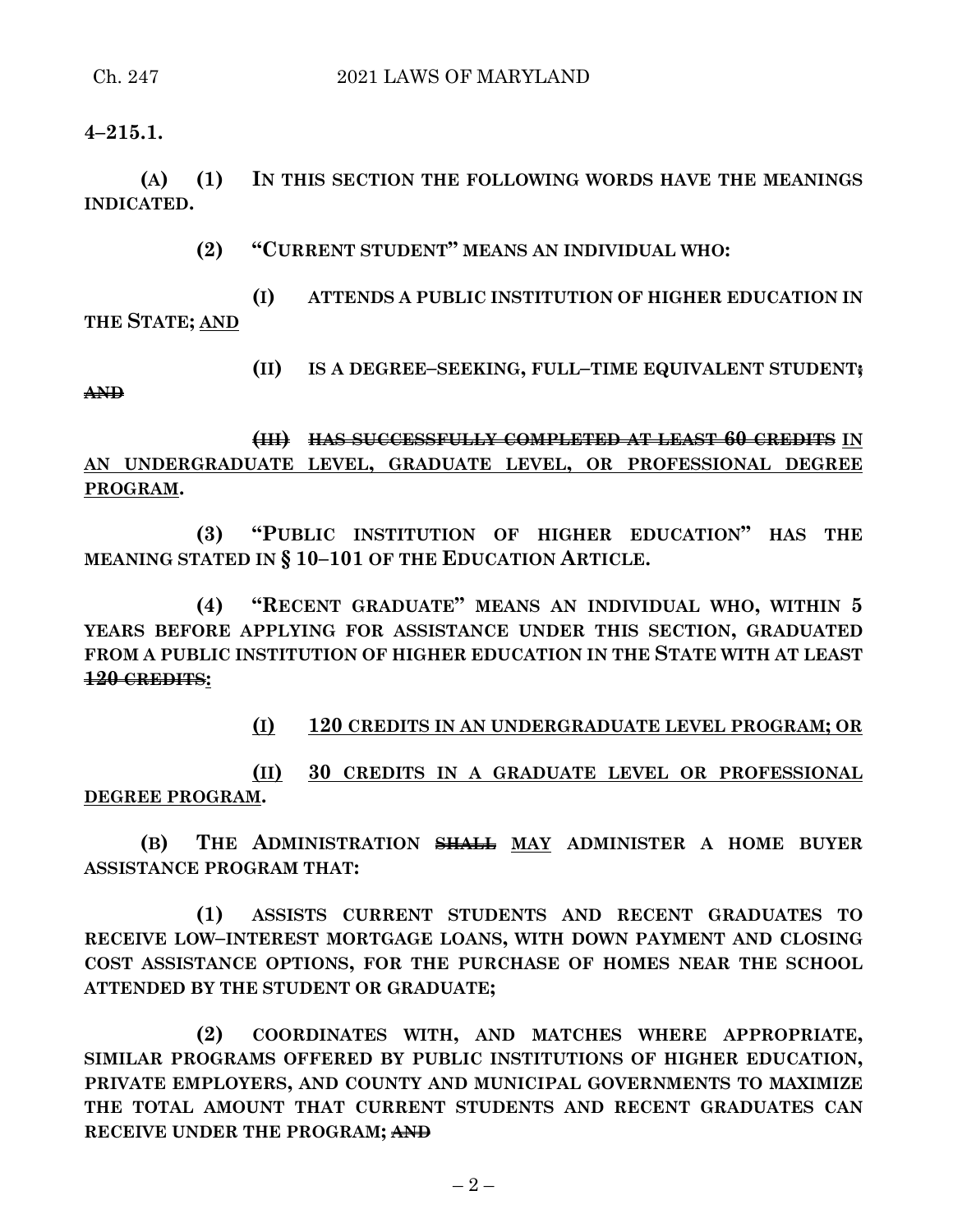**(3) AUTHORIZES A PUBLIC INSTITUTION OF HIGHER EDUCATION TO PROVIDE MATCHING FUNDS TO A HOME BUYER WHO RECEIVES ASSISTANCE UNDER THIS SECTION; AND**

**(4) UTILIZES AVAILABLE FUNDING SOURCES.**

**(C) WITH REFERENCE TO LOANS UNDER THIS PROGRAM, THE ADMINISTRATION SHALL MAY:**

**(1) ALLOW HOME BUYERS TO UTILIZE THE LOANS FOR THE PURCHASE OF NEWLY CONSTRUCTED OR EXISTING HOMES; AND**

**(2) REQUIRE A HOME PURCHASED UNDER THE PROGRAM TO BE OCCUPIED BY THE HOME BUYER AS A PRINCIPAL RESIDENCE; AND**

**(3) UTILIZE AVAILABLE FUNDING SOURCES.**

**(D) THE ADMINISTRATION SHALL MAY FACILITATE THE MARKETING OF THE PROGRAM WITH PUBLIC INSTITUTIONS OF HIGHER EDUCATION, PRIVATE EMPLOYERS, COUNTY AND MUNICIPAL GOVERNMENTS, AND, WHERE APPROPRIATE, OTHER UNITS OF STATE GOVERNMENT AND NONPROFIT ORGANIZATIONS WITH EXISTING FUNDING FOR THE MARKETING OF CURRENT PROGRAMS OF THE DEPARTMENT, IF AVAILABLE.**

**(E) THE ADMINISTRATION SHALL ADOPT REGULATIONS TO CARRY OUT THIS SECTION.**

**(F) ON OR BEFORE DECEMBER 31 EACH YEAR, THE DEPARTMENT SHALL REPORT TO THE GENERAL ASSEMBLY, IN ACCORDANCE WITH § 2–1257 OF THE STATE GOVERNMENT ARTICLE, ON THE PROGRAM ESTABLISHED UNDER THIS SECTION.**

4–217.

(a) A project, undertaking, or a part of a project or undertaking, including the real, personal, and mixed property involved, qualifies as a community development project if it is planned, acquired, owned, developed, constructed, reconstructed, rehabilitated, repaired, renovated, or improved to promote sound community development.

(b) A community development project shall provide for:

(1) new or existing housing: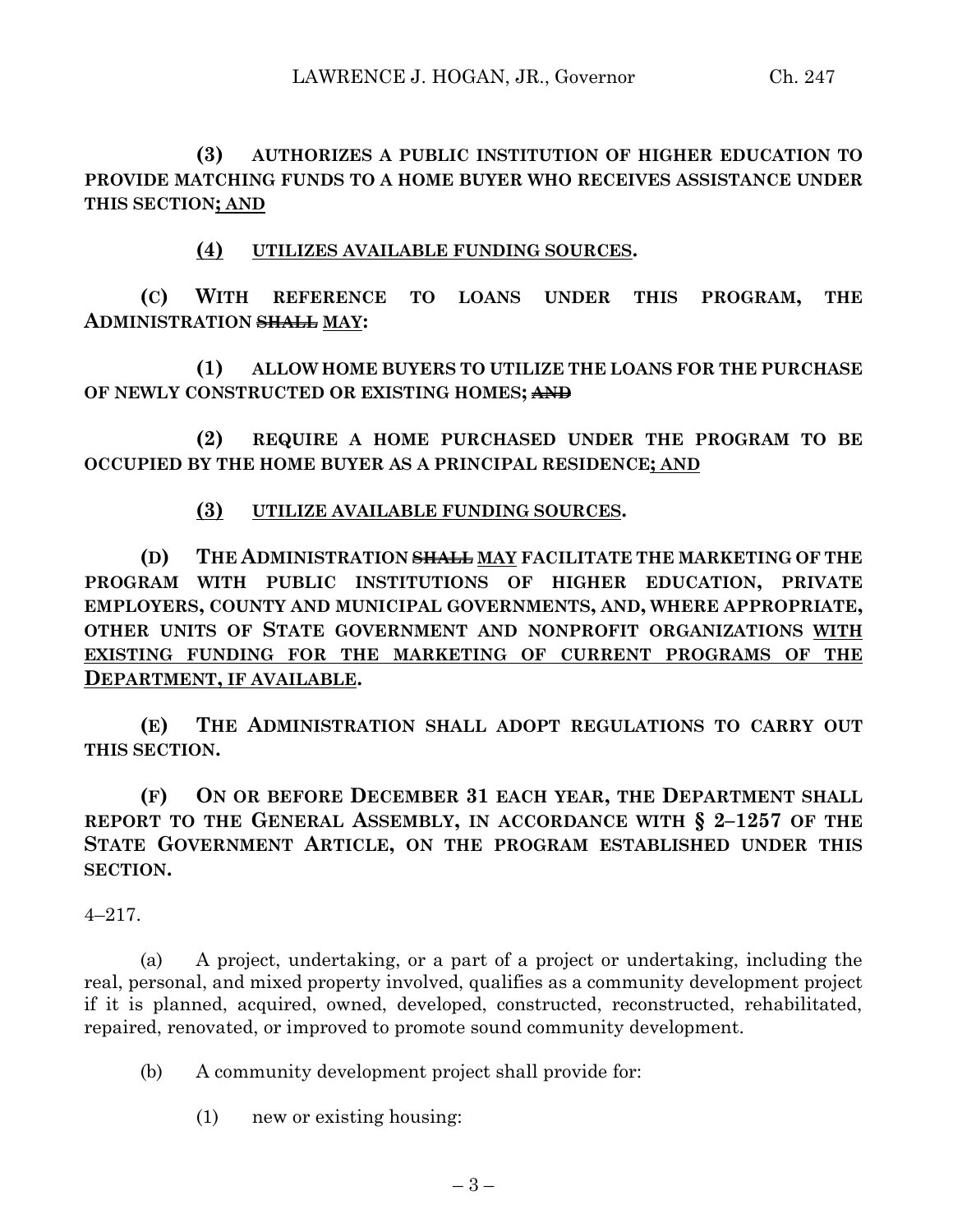(i) that is or will be occupied in substantial part by families of limited income; or

(ii) at least 20% of which is or will be occupied by families of limited income, if the project is financed with bonds, notes, or other evidences of indebtedness issued by the Administration, the income from which being includable in the holder's gross income under the Internal Revenue Code as determined by the Administration at the time of issue;

(2) any improvements, such as streets, roads, sewer lines, and water lines that are needed to support the housing; and

(3) the public or private commercial, educational, cultural, recreational, community, or civic facilities that are needed to support the housing.

**(E) (1) (I) IN THIS SUBSECTION THE FOLLOWING WORDS HAVE THE MEANINGS INDICATED.**

**(II) "CURRENT STUDENT" MEANS AN INDIVIDUAL WHO:**

**1. ATTENDS A PUBLIC INSTITUTION OF HIGHER EDUCATION IN THE STATE; AND**

**2. IS A DEGREE–SEEKING, FULL–TIME EQUIVALENT STUDENT; AND**

**3. HAS SUCCESSFULLY COMPLETED AT LEAST 60 CREDITS IN AN UNDERGRADUATE LEVEL, GRADUATE LEVEL, OR PROFESSIONAL DEGREE PROGRAM.**

**(III) "PUBLIC INSTITUTION OF HIGHER EDUCATION" HAS THE MEANING STATED IN § 10–101 OF THE EDUCATION ARTICLE.**

**(IV) "RECENT GRADUATE" MEANS AN INDIVIDUAL WHO, WITHIN 5 YEARS BEFORE APPLYING FOR ASSISTANCE UNDER THIS SECTION, GRADUATED FROM A PUBLIC INSTITUTION OF HIGHER EDUCATION IN THE STATE WITH AT LEAST 120 CREDITS:**

**1. 120 CREDITS IN AN UNDERGRADUATE LEVEL** 

**2. 30 CREDITS IN A GRADUATE LEVEL OR PROFESSIONAL** 

**PROGRAM; OR**

**DEGREE PROGRAM.**